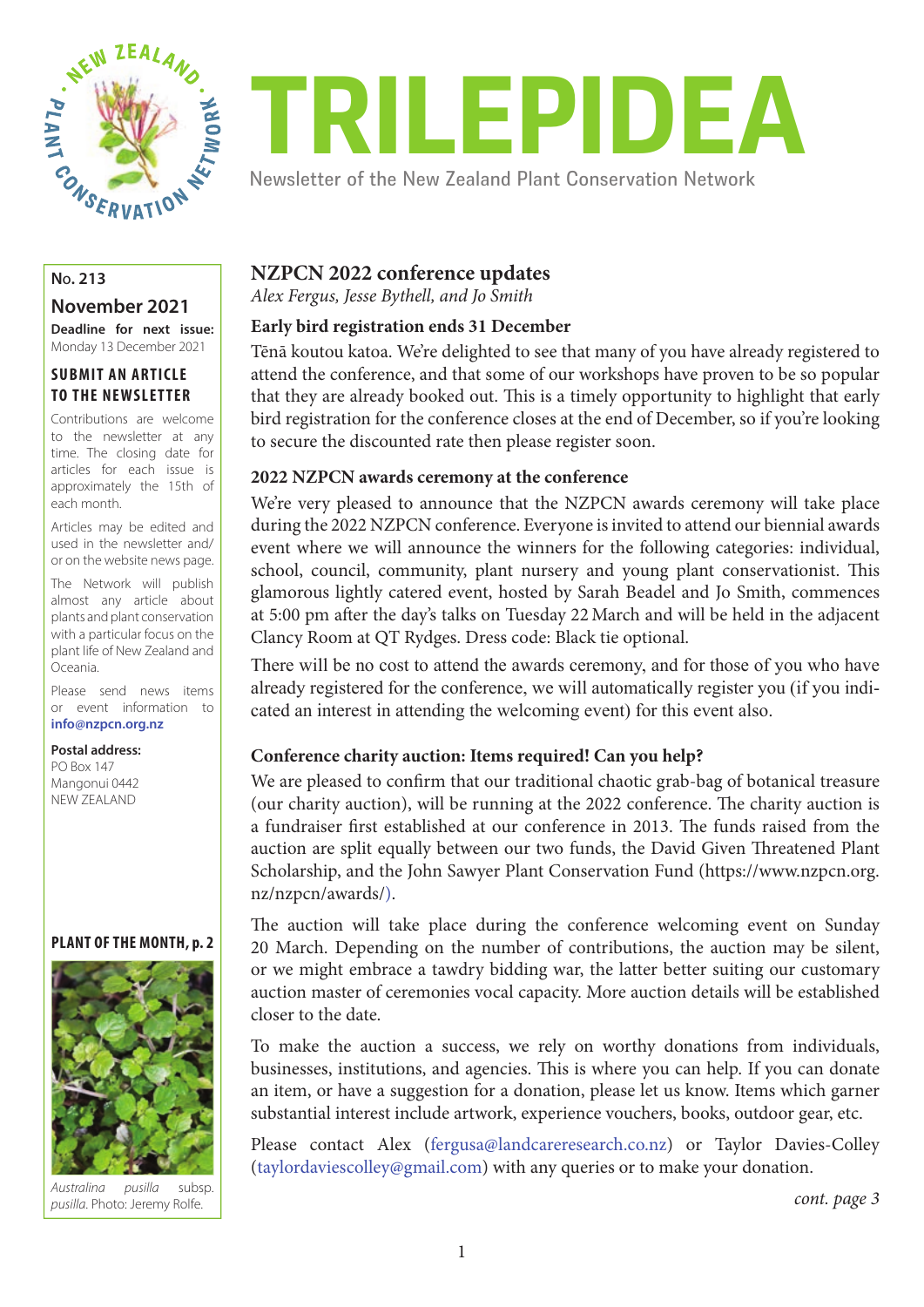# PLANT OF THE MONTH – AUSTRALINA PUSILLA SUBSP. PUSILLA

*Rowan Hindmarsh-Walls ([rowan.hindwalls@gmail.com\)](mailto:rowan.hindwalls@gmail.com)* 

The plant of the month for November is *Australina pusilla,* the only representative of the genus in the New Zealand region. The species is widely distributed from Northland to Rakiura/ Stewart Island and is also found on the Chatham Islands, but is local north of Auckland. It is mostly a lowland species and is found as a groundcover in riparian forest and shrubland, generally in fertile soils. The species is often overlooked as it can look like other more common forest herbs such as *Hydrocotyle* at a distance*.* It tolerates fairly deep shade and is common in lowland podocarp and beech forests. The plant is a prostrate creeping herb with hairy stems. The bright green leaves are small, covered in sparse hair and have scalloped edges. The tiny white tubular flowers are borne in small clusters amongst the leaves.



*Australina pusilla* subsp. *pusilla* Onamalutu Reserve, Wairau Valley 22 November 2021. Photos: Rowan Hindmarsh-Walls.

The species is fairly distinctive due to its obviously hairy stems, creeping habit and distinctive tubular flowers, if present. There are no other similar species in the family but at a distance the plant can superficially look similar to some species of *Hydrocotyle, Viola* and *Gunnera,* but can be distinguished by its distinctive flowers and seeding heads.

The species is native to New Zealand, but is also found in Victoria and Tasmania in Australia. It has a current threat status of 'Not Threatened', as it has a widespread distribution, and is abundant in some places. Much of the species' original range has been affected by lowland and coastal land clearance and development, and it was probably much more abundant in former times.

 The genus *Australina* has at least two species, the other being found in eastern tropical Africa. It is in the family *Urticaceae* along with well-known genera such as *Urtica*, the stinging nettles, but unlike *Urtica, Australina* does not have stinging spines.

The genus name *Australina,* is from the Latin 'Australinus' meaning 'Southern', as the first species was likely discovered in the southern part of the world. The species epithet 'pusilla' is a Latin word meaning insignificant or very small, and refers to the plants size.

You can view the NZPCN website factsheet for *Australina pusilla* at: <https://www.nzpcn.org.nz/flora/species/australina-pusilla-subsp-pusilla/>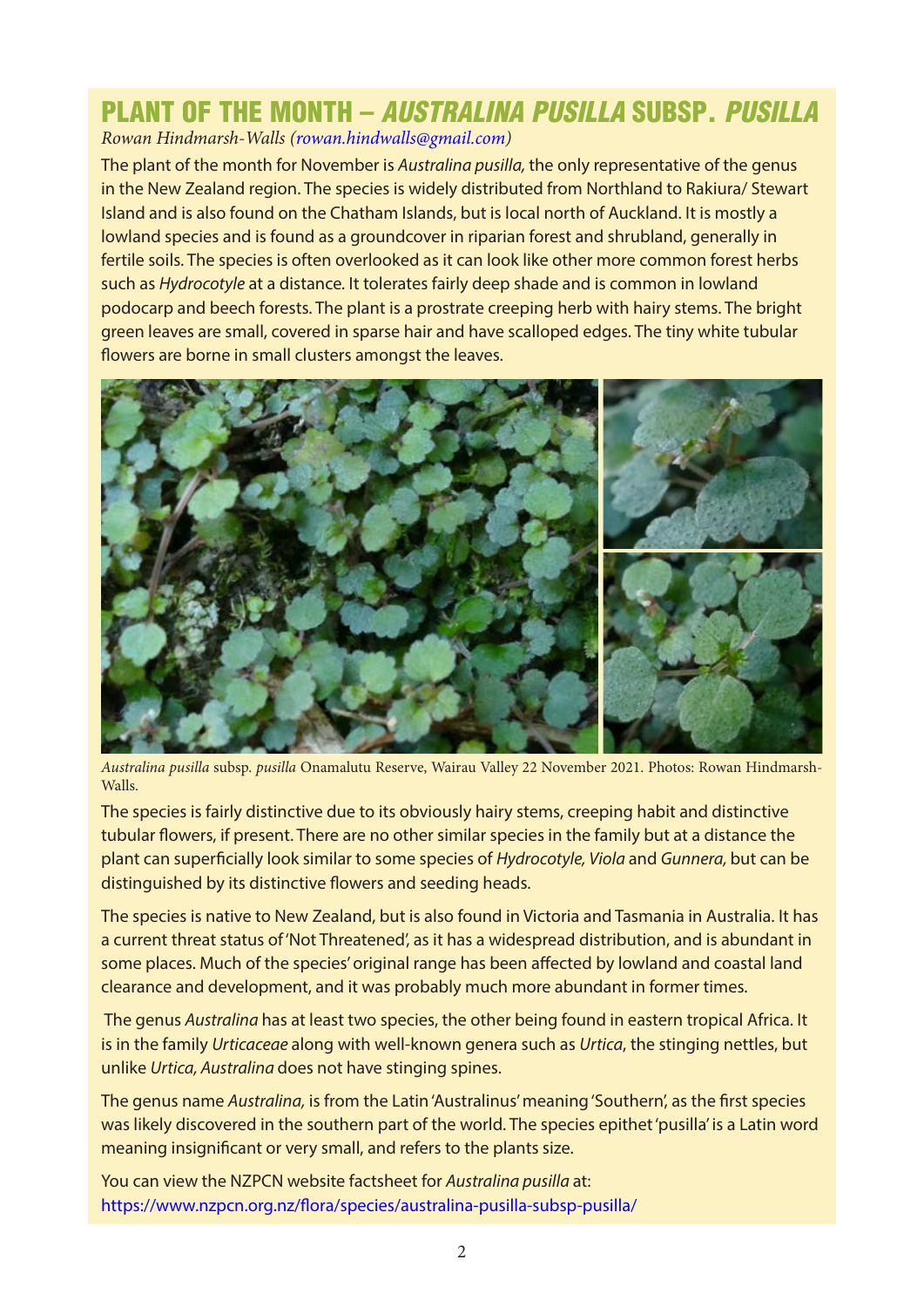# **Covid-19 information**

When the conference registration was opened NZPCN stated:

*In the event of a Covid-19 outbreak the conference would be postponed until all New Zealand is at Alert Level 1 (based on our understanding of Alert Level 1 on 23 Sept 2021). All conference venues will have QR codes, and Covid-19 registration forms (for those without smart phones and the New Zealand Covid tracer app) which all conference participants will be required to complete or scan into at all venues. Your registration details will be used for contact tracing in the event of a Covid-19 outbreak being identified at the conference. A complete Covid-19 protocol for the conference is being developed, we welcome your questions and suggestions.*

More recently the government has announced they are moving away from alert levels and in response the NZPCN committee has agreed that all conference participants, including those only attending workshops or field trips, will need to be double-vaccinated against Covid-19 and have proof thereof.

When the committee made this decision, we altered the conference registration process so that all registrants had to confirm they have received (or will have done so by 20 March 2022) both doses of the Covid-19 vaccine. We have contacted all of those who registered before this change to the registration process was made, in order to have confirmation from them also.

For international delegates, please note that traveling to New Zealand is currently not easy—please refer to the government information ([https://www.miq.govt.nz/\)](https://www.miq.govt.nz/) for specific details.

# **Thank you to our principal sponsors!**

We would like to thank our three principal sponsors for showing their commitment to plant conservation networking by supporting our conference. If you or your organisation is in a position to show your support please contact us for a sponsorship package today at [fergusa@landcareresearch.](mailto:fergusa@landcareresearch.co.nz) [co.nz.](mailto:fergusa@landcareresearch.co.nz)





# **Lucy Cranwell Student Grant For Botanical Research**

# **Call for applications for 2022**

Applications are invited for the Lucy Cranwell Grant of \$2,500 from the Auckland Botanical Society to assist a student studying for the degree of PhD, MSc, BSc (Hons) or B. Appl. Sci. in any tertiary institution in New Zealand whose thesis project deals with some aspect of New Zealand's flora and vegetation. Priority will be given to projects relevant to the northern half of the North Island. The research project to be supported will be chosen on the basis of appropriateness to the objects of the Society, namely to encourage the study of botany, and to stimulate public interest in the plant life of New Zealand and its preservation, conservation and cultivation. The grant will be administered by the student's supervisor as a contribution to expenses associated with the project. Closing date for applications: 5pm Friday 10 December 2021.

A copy of the Application Form and the Rules of the award may be downloaded from the Auckland Botanical Society website under: Lucy Cranwell Fund

<https://sites.google.com/site/aucklandbotanicalsociety/>

Contact for enquiries: ABS Secretary Email: [aucklandbotanicalsociety@gmail.com](mailto:aucklandbotanicalsociety@gmail.com)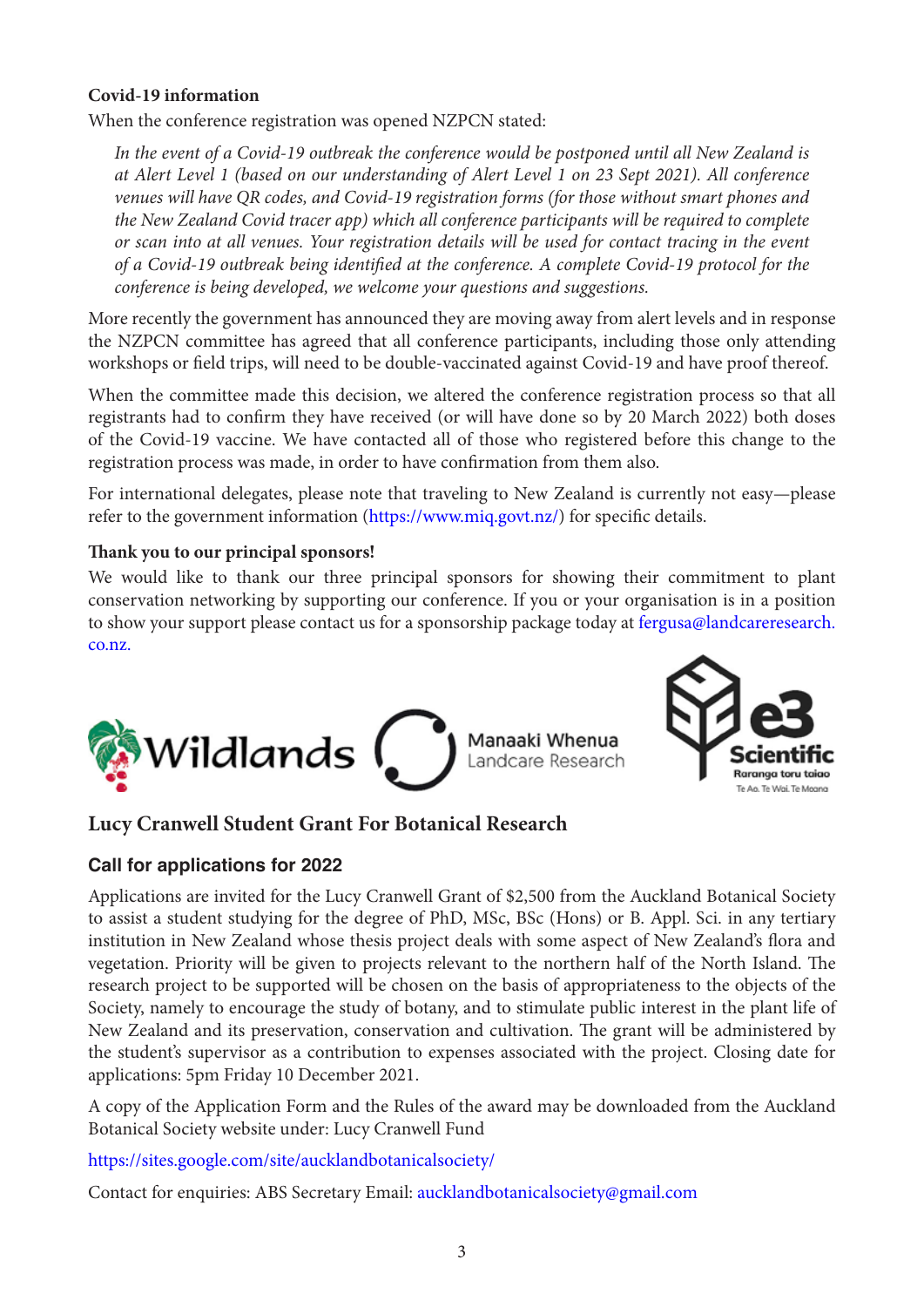# **NZPCN Annual Plant Conservation 2022 Awards**

*Sarah Beadel* **(***[sarah.beadel@wildland.co.nz](mailto:sarah.beadel@wildland.co.nz))*

We are calling for nominations for the prestigious New Zealand Plant Conservation Network Awards 2022. The purpose of these awards is to acknowledge outstanding contributions to native plant conservation in Aotearoa/New Zealand.

Award categories are:

- Individual
- School
- Council
- Community
- Plant Nursery
- Young Plant Conservationist of the Year (under 18 years at 30 June 2021)

The nomination form is available from the Network website here [https://www.nzpcn.org.nz/](https://www.nzpcn.org.nz/publications/documents/2022-nzpcn-award-nomination-form/) [publications/documents/2022-nzpcn-award-nomination-form/](https://www.nzpcn.org.nz/publications/documents/2022-nzpcn-award-nomination-form/)

We look forward to receiving your nominations; and encourage you to make multiple nominations under different categories.

Anyone is eligible to make nominations, not just Network members.

Nominations close on Friday 24 February 2022. Please email your nominations to [Sarah.Beadel@](mailto:Sarah.Beadel@wildlands.co.nz) [wildlands.co.nz](mailto:Sarah.Beadel@wildlands.co.nz).

These prestigious awards will be presented at an event as part of the 2022 NZPCN conference in Queenstown on Tuesday 22 March 2022.

Winners will be informed in advance and each will get a pair of complimentary tickets to the awards event.

# **The shapes of leaves in the** *Corybas trilobus* **complex**

# *Ian St George [\(istge@yahoo.co.nz](mailto:istge@yahoo.co.nz))*

When JD Hooker described *Nematoceras triloba* in 1853 he wrote that the leaf was "¾ inch across, deeply cordato-reniform, trifid, rarely entire at the point; middle lobe acute" [1]. He was describing plants collected by William Colenso from the Wairarapa, flowering in October [2].

*Corybas trilobus* flowered, Dan Hatch wrote in 1946, from June to December [3] but that is just too long for a single species. Indeed, now *Corybas trilobus* is seen as an aggregate of taxa, those formally described being *Corybas hypogaeus, C. confusus, C. obscurus, C. sanctigeorgianus, C. sulcatus, C. trilobus*  s.s., *C. vitreus* and *C. walliae.* Still undescribed taxa include those referred to as *Corybas* "Hump", *C.*  "pygmy", *C.* "Rewanui", *C.* "Remutaka", *C.* "Trotters", *C.* "Veil" and others [4].

Can they be distinguished by leaf shape? I find that difficult. Perceived differences seem inconsistent with perhaps the exceptions of *C. hypogaeus,* which almost always has leaves wider than long, and *C. confusus* with its rounder leaves.

What *is* interesting though, is that in many species flowering plants have a leaf shape different from non-flowering plants in the same colony. Perhaps that shouldn't surprise us: immature plants of other orchids (notably in New Zealand *Pterostylis alobula* and *P. trullifolia*) differ markedly from flowering plants.

In an erudite paper in 2019 Mark Moorhouse made this important observation while detailing the leaf shapes of different entities in the *Corybas trilobus* aggregate. He noted, "leaves on flowering plants differ in shape from those of non-flowering specimens and also, juvenile leaves often differ from mature sterile plants as well as those which are flowering. So approaching a colony one must expect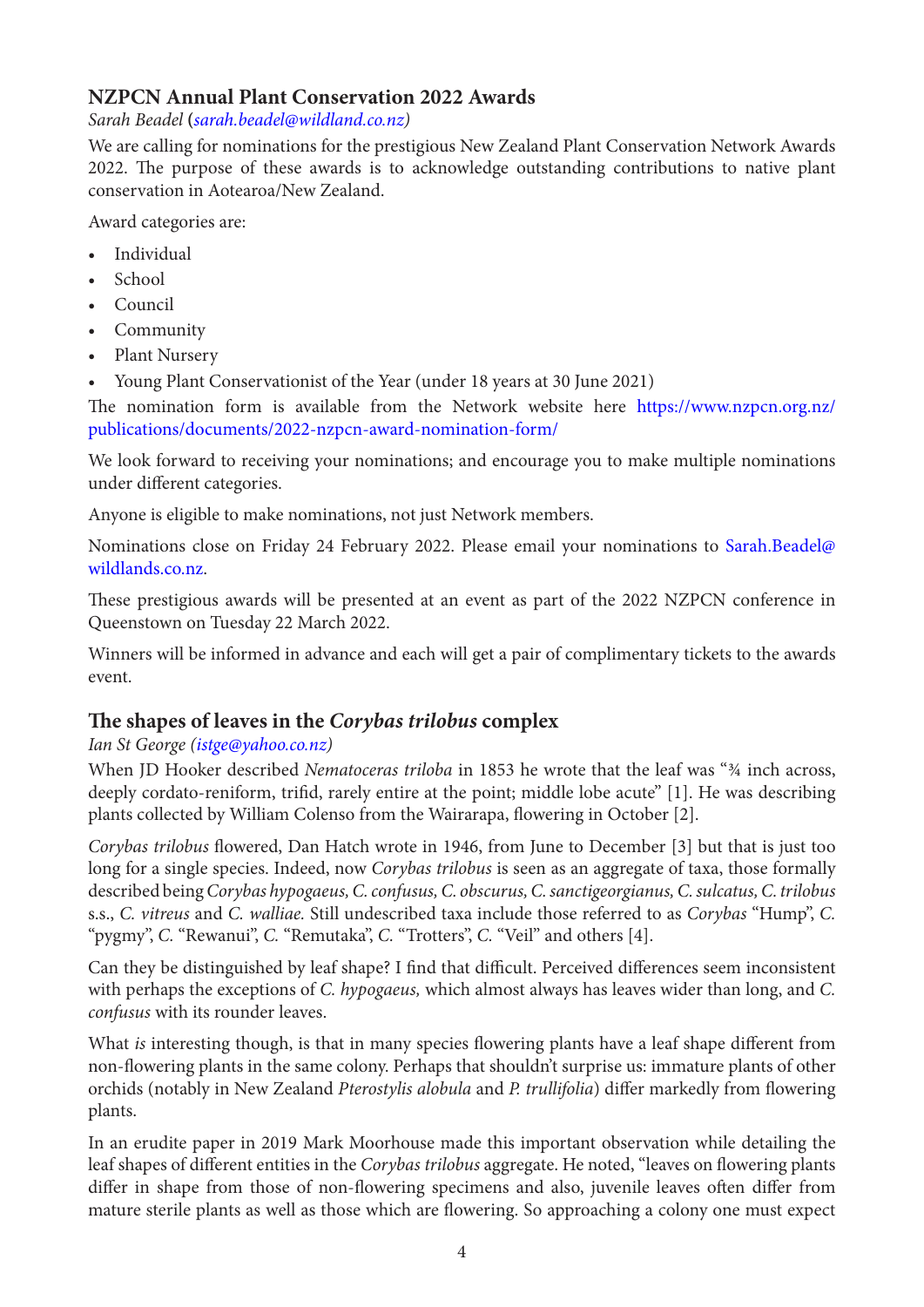to find three basic shaped leaves to be present, that is, also in addition to natural variations of size and to a lesser degree proportions. Of course, there could also be one or two odd shapes too caused by physical restriction of litter. Recognising these and discarding them from the mix is important" [5].



*Corybas hypogaeus* leaves, Wairarapa. Photo: Pat Enright.

Moorhouse's paper includes a chart showing the leaf shapes of different entities and what is striking is the consistent shovel shape of the leaves of flowering plants compared with the kidney shape of the leaves of non-flowering plants.

What is *even more interesting*, to an historian at least, is that Moorhouse's observation had been made 120 years ago by the Westport pharmacist William Townson (and since then either ignored or forgotten). He wrote to TF Cheeseman on 13 August 1901, "No.426 I collected at Cape Foulwind last Thursday in the bush, and I cannot understand the difference in the form of the leaf in the seeded specimens and those which are in flower, but still they do not look like different species. The flower is green, and they were growing on the shady side of a little gully; some under the lea of rotten logs and some on the more open ground" [6].

He reported in his paper in the *Transactions*, that this was "Corysanthes triloba, Hook.f. On the seaslopes near to Cape Foulwind, under shelter of tree-ferns and nikau palms" [7]. I wonder which entity in the aggregate this green flowered plant was.

These observations make the search for flowers much easier, as one must look for the shovel shaped leaves in the colony. They won't all be bearing flowers but they are certainly your best bet.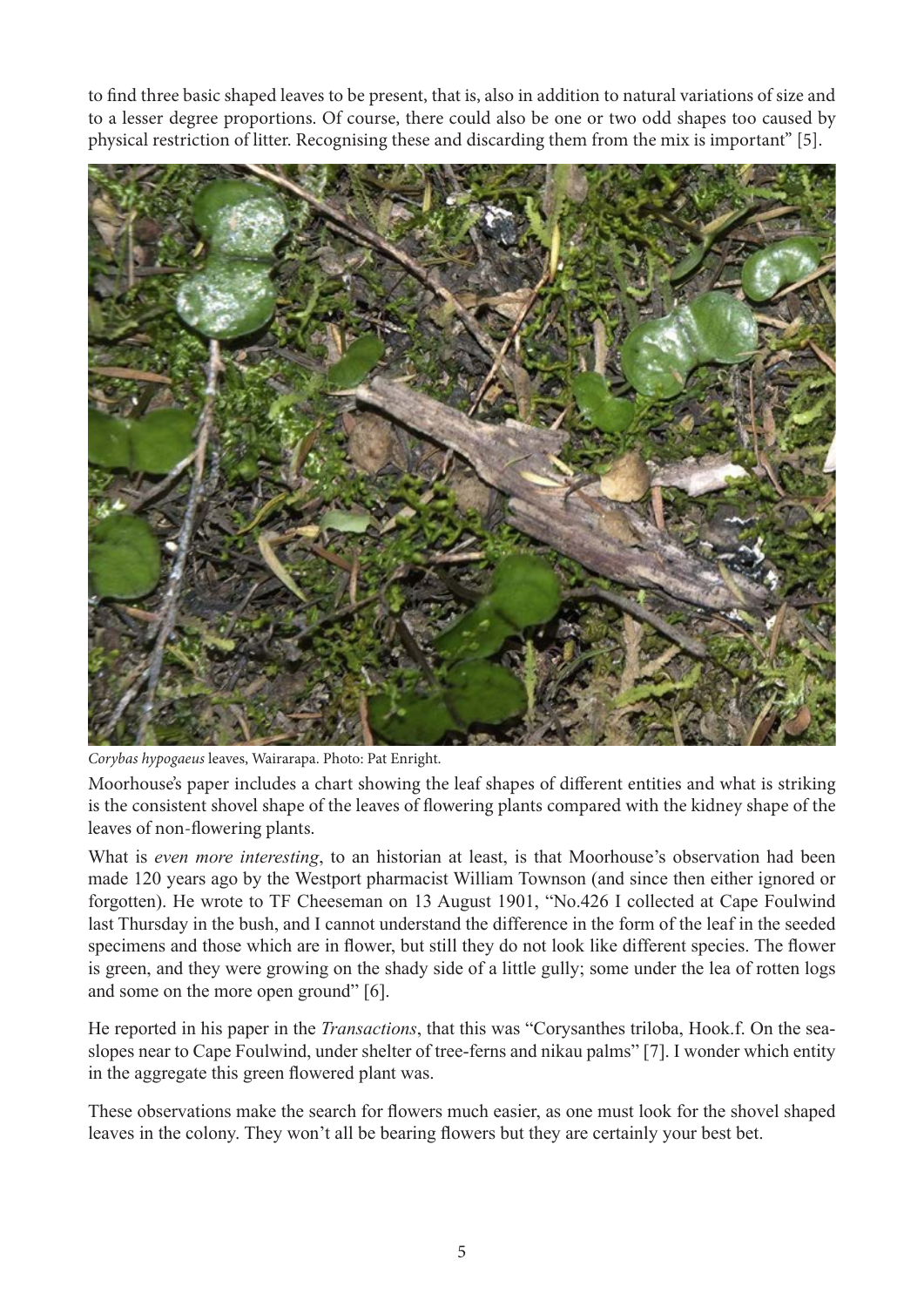



Fig.2. A kidney shaped leaf on a nonflowering plant and a shovel shaped leaf on a fruiting plant. Photo: Ian St. George.

#### **References**

- 1. Hooker JD 1853. *Flora Novae-Zelandiae 2.* Page 250.
- 2. St George IM 2008. Kahumingi & *Nematoceras triloba* ss. *NZ Native Orchid Journal* 106: 8.
- 3. Hatch ED 1946. The New Zealand forms of *Corybas* Salisb. *Trans RSNZ* 76: 474–480.
- 4. NZ Native Orchid Group 2021. *A pocket guide to the NZ native orchids.* Pp 29–58.
- 5. Moorhouse M 2019. The *Corybas trilobus* aggregate. *NZ Native Orchid Journal* 152: 3–10.
- 6. W Townson to TF Cheeseman 13 August 1901. Auckland Museum.
- 7. Townson W 1906. On the vegetation of the Westport district. *Trans NZ Inst.* 39: 380–433.

# UPCOMING EVENTS

If you have events or news that you would like publicised via this newsletter please email the Network ([info@nzpcn.org.nz\)](mailto:info@nzpcn.org.nz).

Please note that the new traffic light system is likely to be in place from 3 December and this may impact on some of the advertised events. Please check with the appropriate Botanical Society beforehand.

#### **Auckland Botanical Society**

| Meetings are being held via Zoom only at present.                                                                                                            |                                                         |
|--------------------------------------------------------------------------------------------------------------------------------------------------------------|---------------------------------------------------------|
| <b>Field Trip:</b> Saturday 4 December to Point Wells, near Omaha.<br>Annual Christmas pot luck picnic at Point Wells Hall, with<br>botanising sites nearby. | <b>More information:</b> see the<br>December newssheet. |